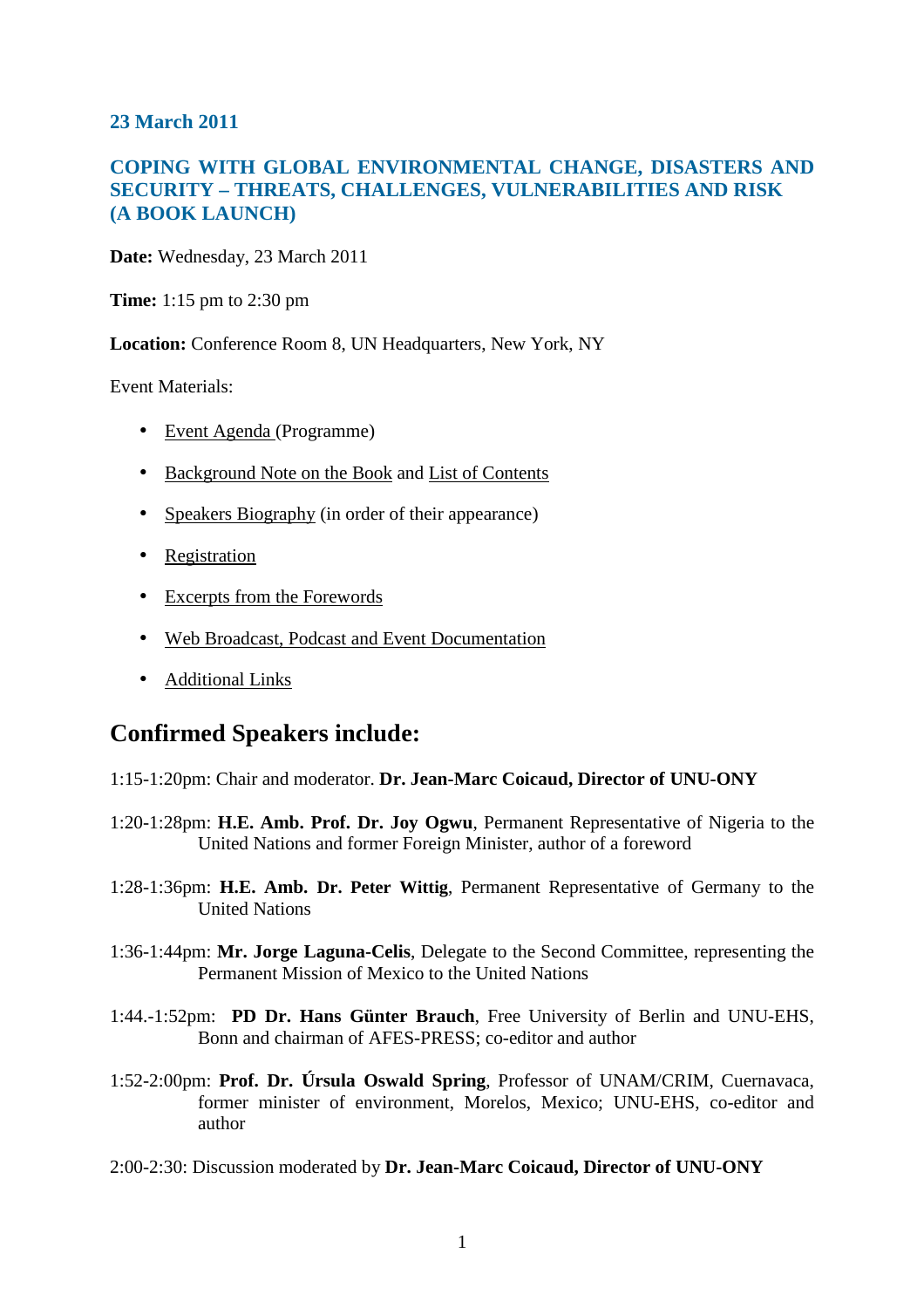# **Background Note:**



This policy-focused Global Environmental and Human Security Handbook for the Anthropocene (GEHSHA) addresses new security threats, challenges, vulnerabilities and risks posed by global environmental change and disasters. In 5 forewords, 5 preface essays 95 peer reviewed chapters, 164 authors from 48 countries analyse in 10 parts concepts of military and political hard security and economic, social, environmental soft security with a regional focus on the Near East, North and Sub-Sahara Africa and Asia and on hazards in urban centres. The major focus is on coping with global environmental change: climate change, desertification, water, food and health and with hazards and strategies on social vulnerability and resilience building and scientific, international, regional and national political strategies, policies and measures including early warning of conflicts and hazards. The book proposes a political geo-ecology and discusses a 'Fourth Green Revolution'.

Forewords by Forewords by **Achim Steiner**, Executive Director of UNEP; **Konrad Osterwalder**, ector, UNU; **Jean-Francois Bureau**, Assistant Secretary General, NATO; Amb. **Joy Ogwu**, former Foreign Minister of Nigeria; His Royal Highness, **Prince Hassan Bin Talal of Jordan**.

With Prefaces Essays by **Prof. Dr. Paul C. Crutzen**, Nobel Laureate in Chemistry; **Amb. Jayantha Dhanapala**, President, Pugwash Conferences on Science and World Affairs, 5; **Prof. Dr. Ulrich Beck**, University of Munich; **Dr. Hania Zlotnik**, Director, UN Populations Division, United Nations, NY; **Prof. Dr. Hans Joachim Schellnhuber**, Director, Potsdam Institute of Climate Impact Research.

#### **Table of Contents:**

Forewords – Prefaces

Part I: Introduction

Part II: Regional Political and Military Security Dangers and Concerns

- Part III: Economic, Social, Environmental and Human Security Dangers in the Near East, Africa and Asia
- Part IV: Threats, Challenges, Vulnerabilities and Risks for Urban Centres in Hazards and **Disasters**
- Part V: Coping with Climate Change, Soil and Desertification, Water Management, Food and Health
- Part VI: Coping with Hazards, Social Vulnerability and Resilience Building
- Part VII: Coping with Global Env. Change: Scientific, International and National Political Strategies, Policies and Measures.- Part VIII Remote Sensing, Vulnerability Mapping and Indicators of Env. Security Challenges
- Part IX: Towards an Improved Early Warning of Conflicts and Hazards

Part X: Summary and Conclusions.

Abbreviations

Bibliography

Biographies and Contributors

Index

All chapters were anonymously peer reviewed.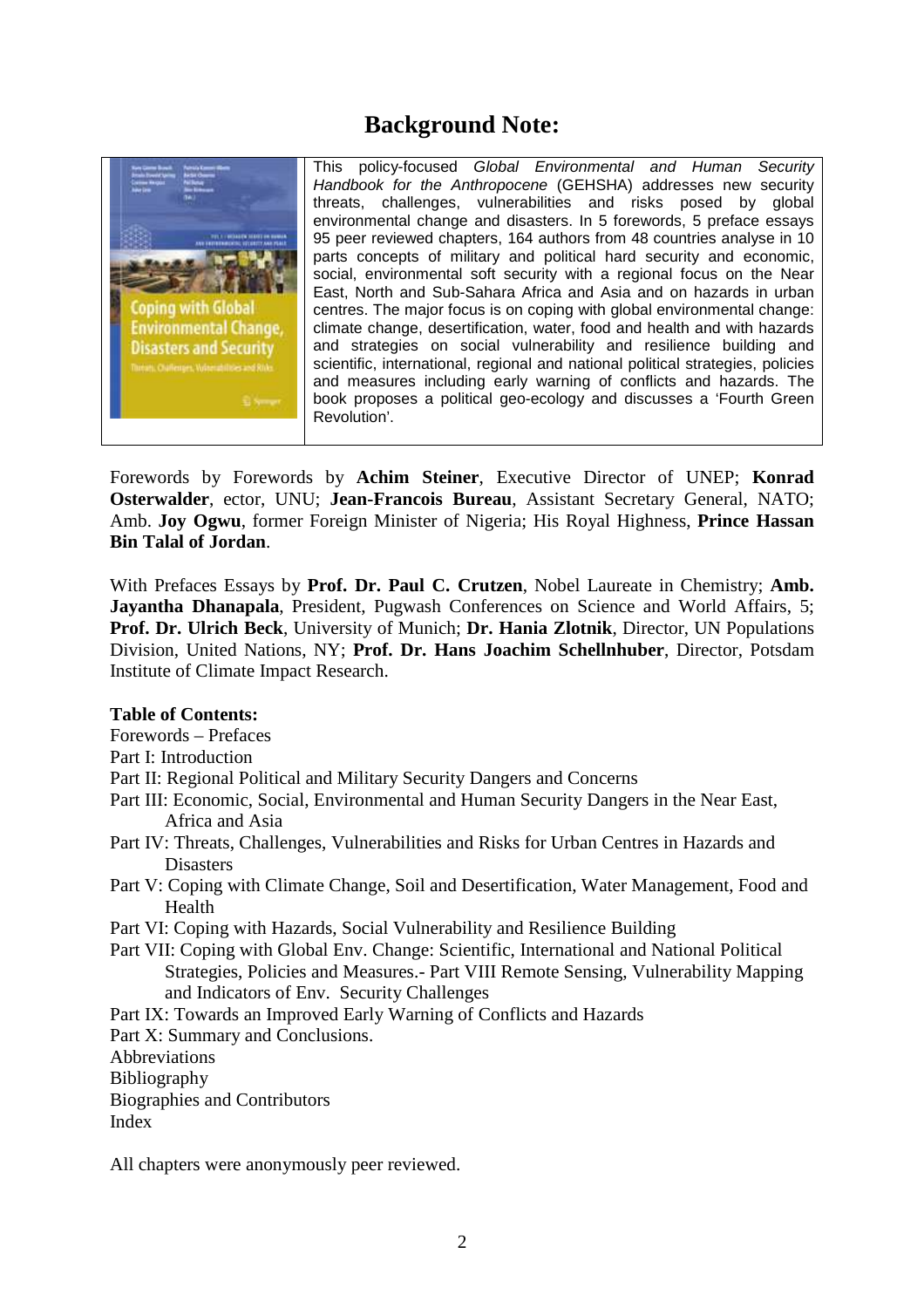# **Biography of the of Speakers (in order of appearance)**

## **Dr. Jean-Marc Coicaud, Director of the United Nations University Office at the United Nations in New York (UNU-ONY)**

He was Senior Academic Officer at UNU in Tokyo (1996-2003), a speechwriter for Dr. Boutros Boutros-Ghali (1992-1996), a fellow at Harvard University (1986-1992), Cultural Attaché with the French Ministry of Foreign Affairs, Legislative Aide with the European Parliament, Associate Professor at the University of Paris, and Visiting Professor at the École Normale Supérieure in Paris and taught at the New School for Social Research (New York). He was a Senior Fellow at the United States Institute of Peace (Washington, D.C.), and a Global Research Fellow at New York University School of Law. He holds a Ph.D. in political science-law from the Sorbonne and a Doctorat d'État from the Institut d'Études Politiques of Paris. In addition, he holds undergraduate and graduate degrees in literature



and linguistics. He is the author of many books in French and English that were translated into Japanese, Chinese and Arabic on issues of political philosophy and international law, most recently: Beyond the National Interest and Limits of the UN/Future of the UN.



### **H.E. Amb. Dr. Joy Ogwu, Permanent Representative of Nigeria to the United Nations and former Foreign Minister of Nigeria**

Prior to her appointment as Nigeria's Foreign Minister, she served as the first female Director-General of Nigeria's Foreign Policy Think-Tank – the Nigerian Institute of International Affairs (NIIA). In this period, she concurrently served as Chair of the Board of Directors of the Centre for Advanced Social Science (CASS) and Member of the United Nations Secretary General's Advisory Board on Disarmament Matters, culminating in her appointment as the first African female Chairperson of the Secretary-General's Advisory Board for 2006. A Professor of Political Science and International

Relations since 1993, she lectured at the Command and Staff College, Jaji, National War College and the Institute for Policy and Strategic Studies (NIPSS). In her academic studies she focused on Latin America and on possibilities of an intensified South-South relationship between Sub-Saharan Africa and Latin America. In her public service as a member of the Presidential Advisory Council on International Relations she made valid contributions to the development of Nigeria's foreign policy. *Her publications include: (Ed.): Nigerian Foreign Policy: Alternative Futures (Macmillan 1986); (Ed.): Nigeria's International Economic Relations; Dimensions of Dependence and Change (1988, Rev. 2005; The Economic Diplomacy of the Nigerian State (1992, 2001); The Nigerian Navy and the South Atlantic (1995); (Ed.): New Horizons for Nigeria in World Affairs (2005). She has published extensively in scholarly journals and books and lectured on South-South and Latin America's foreign relations. Several publications appeared in Portuguese, Spanish, French.*

#### **H.E. Amb. Dr. Peter Wittig, Permanent Representative of Germany to the United Nations**

Ambassador Dr. Peter Wittig, Permanent Representative of Germany to the United Nations since December 2009. He joined the German Foreign Service in 1982. Ambassador Wittig served in Madrid, New York, Bonn (as private secretary to the Foreign Minister) and as Ambassador to Lebanon. While Ambassador to Cyprus he also acted as Special Envoy of the German Government for the Cyprus Question. In 2002 Dr. Wittig was appointed Ambassador in the Directorate-General for the United Nations and Global Issues in the Foreign Office in Berlin and became Director-General in 2006.



After reading History, Political Science and Law at Bonn, Freiburg, Canterbury and Oxford Universities, he taught as an Assistant Professor at the University of Freiburg. Ambassador Wittig has written articles on the history of ideas and on foreign policy. Dr Wittig is married to journalist and writer Huberta von Voss-Wittig.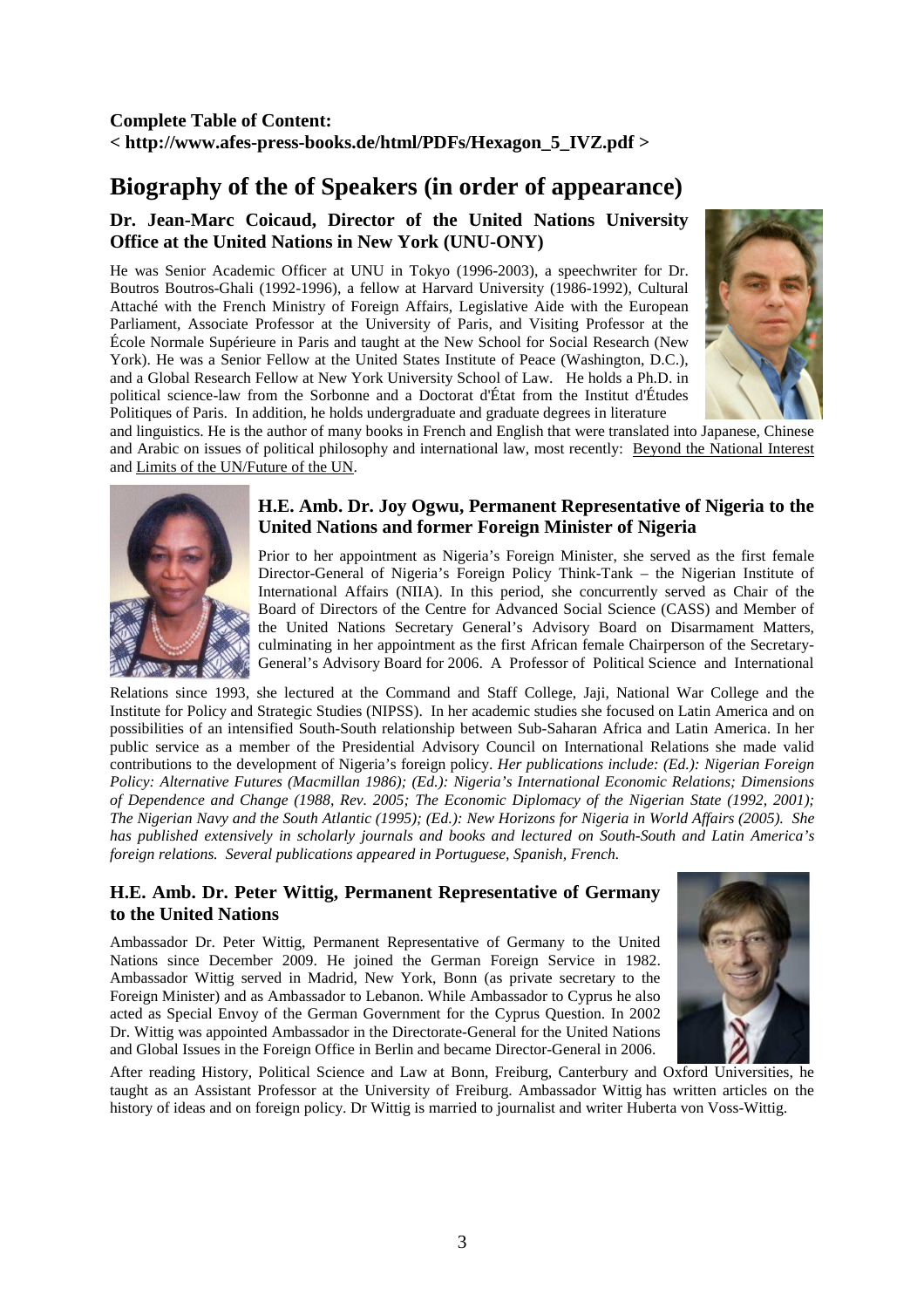

**Mr. Jorge Laguna-Celis**, Delegate to the Second Committee, representing the Permanent Mission of Mexico to the United Nations

Prior he was working in the Embassy of Mexico in Kenya (2006-2010) with the Permanent Mission of Mexico as Deputy Head of the Mission, Deputy Permanent Representative to UNEP and to UN Habitat and in the Foreign Ministry of Mexico with the Instituto de los Mexicanos en el Exterior and with the Mexican Diplomatic Academy (2005-2006). He obtained an MA in International Trade and Sustainable Development Po-

licies from the Institut d'Etudes Politiques, Paris (2000-2002) and a BA in International Relations from El Colegio de México, Mexico City (1996-2000).

### **PD Dr. Hans Günter Brauch, FU Berlin, UNU-EHS; AFES-PRESS chair; Editor, Hexagon Book Series, Springer Publishers**

Adj. Prof. (Privatdozent) at the Faculty of Political Science and Social Sciences, Free University of Berlin; since 2005 fellow at the Institute on Environment and Human Security of the United Nations University (UNU-EHS); since 1987 chairman of Peace Research and European Security Studies (AFES-PRESS). He was guest professor of international relations at the universities of Frankfurt on Main, Leipzig and Greifswald and at the teachers training college in Erfurt. From 1976-1989 he was research associate at Heidelberg and Stuttgart universities, a research fellow at Harvard and Stanford University and he was also teaching at the universities of Darmstadt, Tübingen, Stuttgart and Heidelberg.



Coeditor of: *Security and Environment in the Mediterranean* (2003); *Globalization and Environmental Challenges* (2008); *Facing Global Environmental Change* (2009); *Coping with Global Environmental Change, Disasters and Security* (2010).



**Prof. Dr. Ursula Oswald Spring, UNAM-CRIM, Cuernavaca, Mexico, 1 st Munich Re Chair on Social Vulnerability, UNU-EHS** 

Research professor at the National University of Mexico (UNAM) in the Regional Multidisciplinary Research Center (CRIM). Professor Oswald was General Attorney of Ecology in the State of Morelos (1992-1994) and National Delegate of the Federal General Attorney of Environment from 1994-1995. She was President of the International Peace Research Association (1998-2000); General Secretary of the Latin-American Council for Peace Research (2002-2006). For her scientific work she received the *Price Sor Juana Inés de la Cruz* (2005), the *Environmental Merit in Tlaxcala*, Mexico (2005. 2006); the *Price of Development of the UN* in Geneva. She was recognized as *Women Academic in UNAM* in 1990 and 2000; *Women of the Year* 2000.

She works on non-violence and sustainable agriculture with peasants and women and with *Diverse Women for Diversity*.

# **Important Links:**

<http://www.afes-press-books.de/html/hexagon\_05\_PressConf\_Presentations.htm#NY>

- **On this Book**
- **Press Folder**
- **Book flyer and order form**
- **Electronic book**
- **Publisher**
- **Editors**
- **Authors of Forewords**
- **Text of five Forewords**
- **Authors of Preface Essays**
- **Text of five Preface Essays**
- **List of content,**